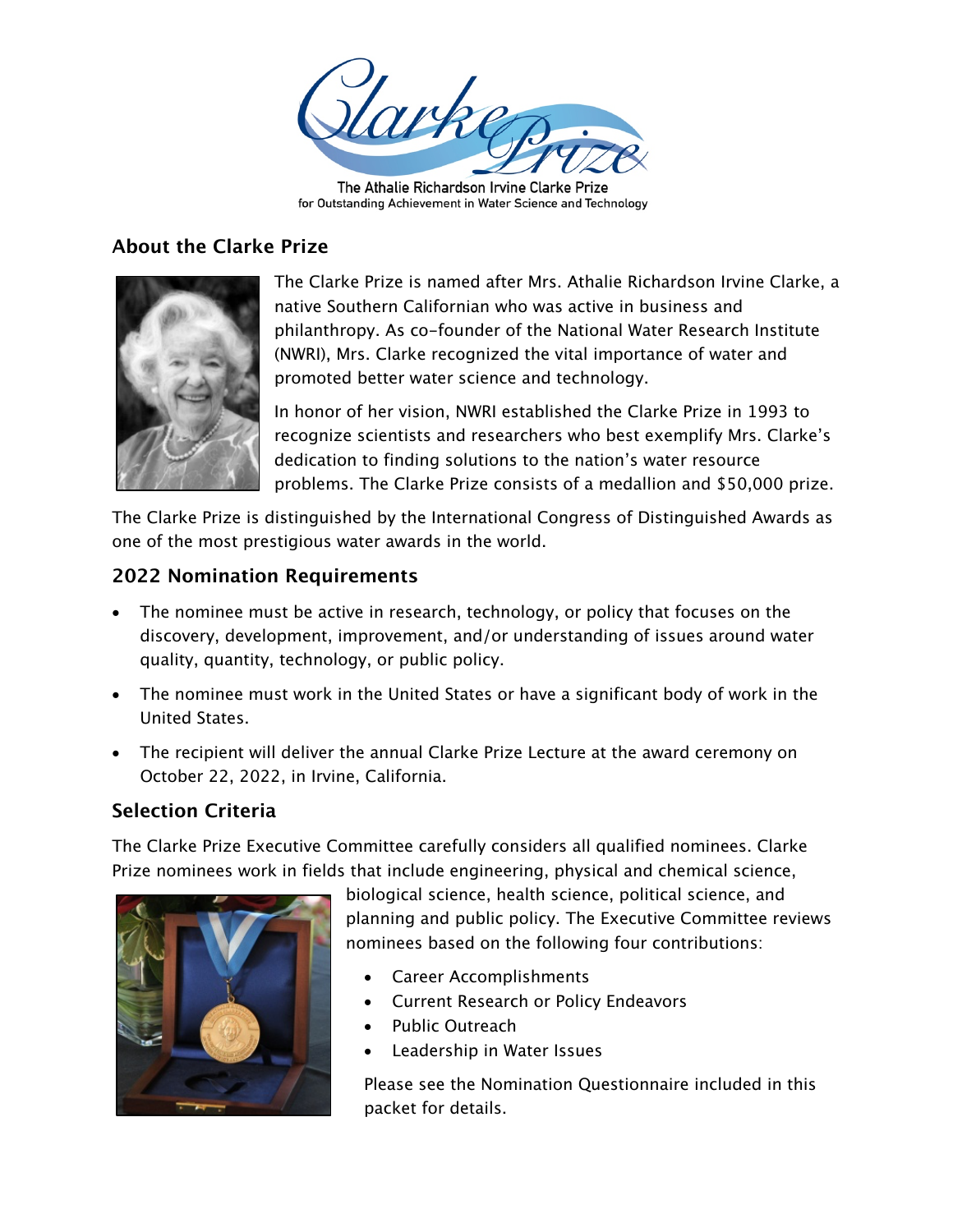### **Dates to Remember**

| <b>Nomination Deadline</b> | July 15, 2022                             |  |
|----------------------------|-------------------------------------------|--|
|                            | $\sim$ $\sim$ $\sim$ $\sim$ $\sim$ $\sim$ |  |

**Clarke Prize Awarded Clarke Prize Awarded Clarke Prize Awarded** 

## **Nomination Package Details**

**Nomination packets are available at [on the NWRI website.](https://www.nwri-usa.org/2022clarkeprizenomination)** Each nomination package must be submitted in English and must include the following items:

### **1. 2022 Clarke Prize Nomination Cover Letter and Cover Sheet**

The primary nominator will draft a two-page personal cover letter. The letter does not need to exhaustively describe the nominee's qualifications; that information should be included in the nomination criteria. The accompanying cover sheet identifies the nominee, nominator, and three people who are submitting letters of recommendation.

#### **2. Nomination Criteria**

To focus nominations on relevant criteria and to help the executive committee select the 2022 Clarke Prize laureate, nominators will provide brief written descriptions of the nominee's contributions in the following areas:

- **Career Accomplishments.** The nominee's top three career accomplishments.
- **Current Research or Policy Endeavors.** A description of the nominee's active engagement in current research and/or policy endeavors.
- **Public Outreach.** A description of how the nominee has worked to increase public awareness of water issues.
- **Leadership in Water Issues.** Examples of how the nominee has demonstrated leadership that advances a safe and sustainable water supply.

#### **3. Three Letters of Recommendation**

The nomination cover sheet must list the names of three people who will submit letters of recommendation for the nominee. Recommendation letters will include a brief, detailed summary of why the nominee is an ideal candidate for the Clarke Prize and must follow the four nomination criteria (see no. 2, above). The executive committee will only accept letters of recommendation from the three people listed on the nomination cover sheet; nominations without letters from all three will be disqualified. Also, please note:

- a. Letters of recommendation from members of the Clarke Prize Executive Committee are prohibited.
- b. Only one letter of recommendation may be submitted from the same institution as the nominee. If the nominator is from the same institution as the nominee, then no letters of recommendation from that institution are permitted.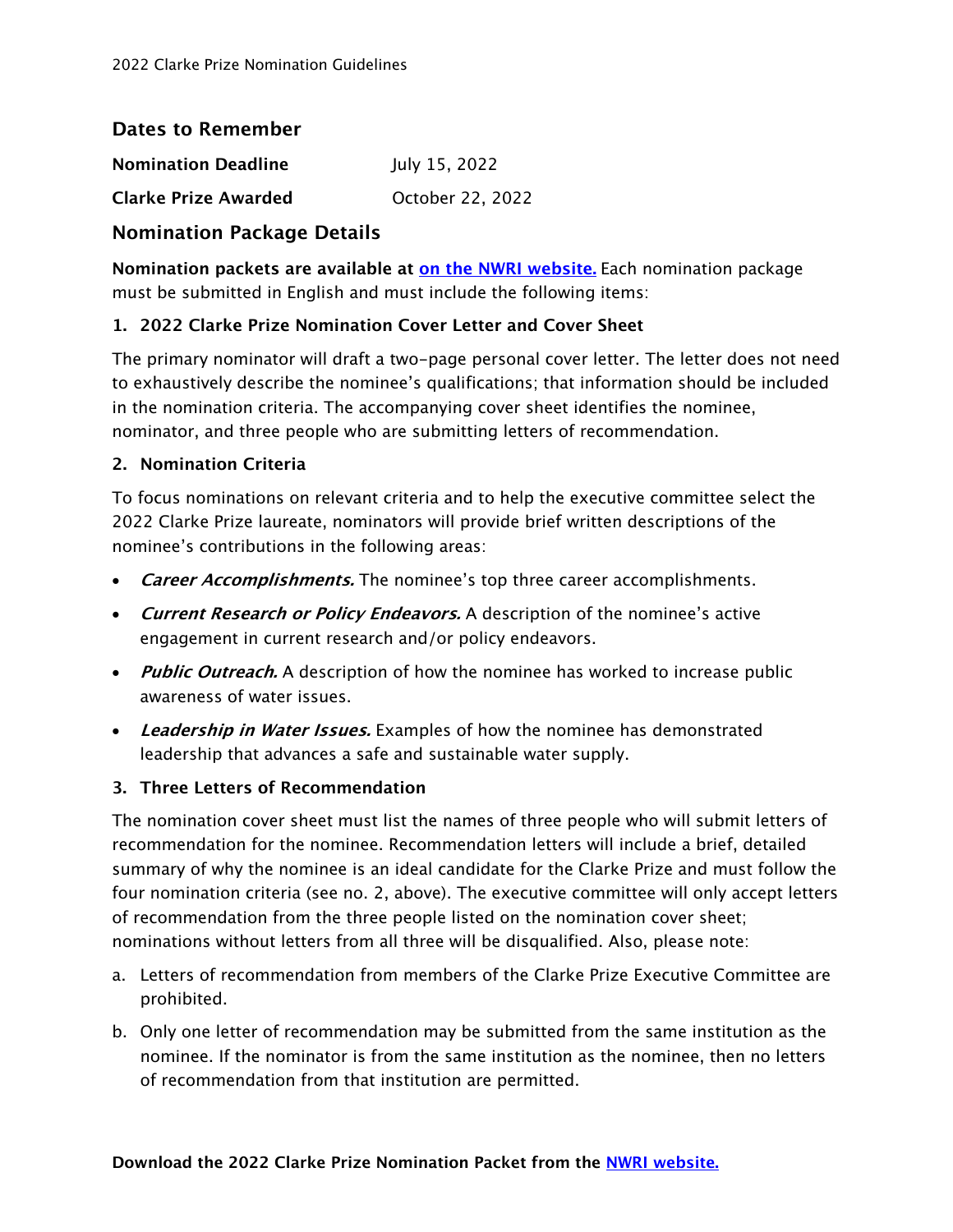c. All letters of recommendation must be no more than two pages and should be: (i) addressed to the Clarke Prize Executive Committee; (ii) submitted in PDF format; (iii) submitted on letterhead of the nominator's institution; (iv) electronically signed; and (v) submitted along with the completed Clarke Prize Nomination Package.

#### **4. Current Resume or Curriculum Vitae of the Nominee**

Please limit the curriculum vitae (CV) and publications list to three pages, combined. The publications list does not need to be exhaustive but should highlight the nominee's most important work. Honors, awards, and publications should be listed in the CV, but limit them to keynote presentations and peer-reviewed journal publications. All submissions should help the Executive Committee select the Clarke Prize laureate.

#### **5. Total pages for the nomination packet**

| Page description                        | number of pages |
|-----------------------------------------|-----------------|
| Cover letter                            | $\mathcal{P}$   |
| Nomination cover sheet                  | $\mathcal{P}$   |
| Nomination criteria                     | $\mathcal{P}$   |
| Letters of Recommendation (3 total)     | 6               |
| Resume/CV and selected publications     | 3               |
| <b>Total pages in Nomination Packet</b> | 15              |

## **Submission Process**

**Please combine all nomination materials into a single PDF and email them to the Clarke Prize Coordinator at mcollins@nwri-usa.org by 5:00 pm Pacific Time on July 15, 2022.** Incomplete nominations will not be considered. Nominations are considered incomplete if any items listed in the nomination package, including letters of recommendation, are missing.

#### **Contact Information**

Mary Collins Communication Manager mcollins@nwri-usa.org (206) 380-1930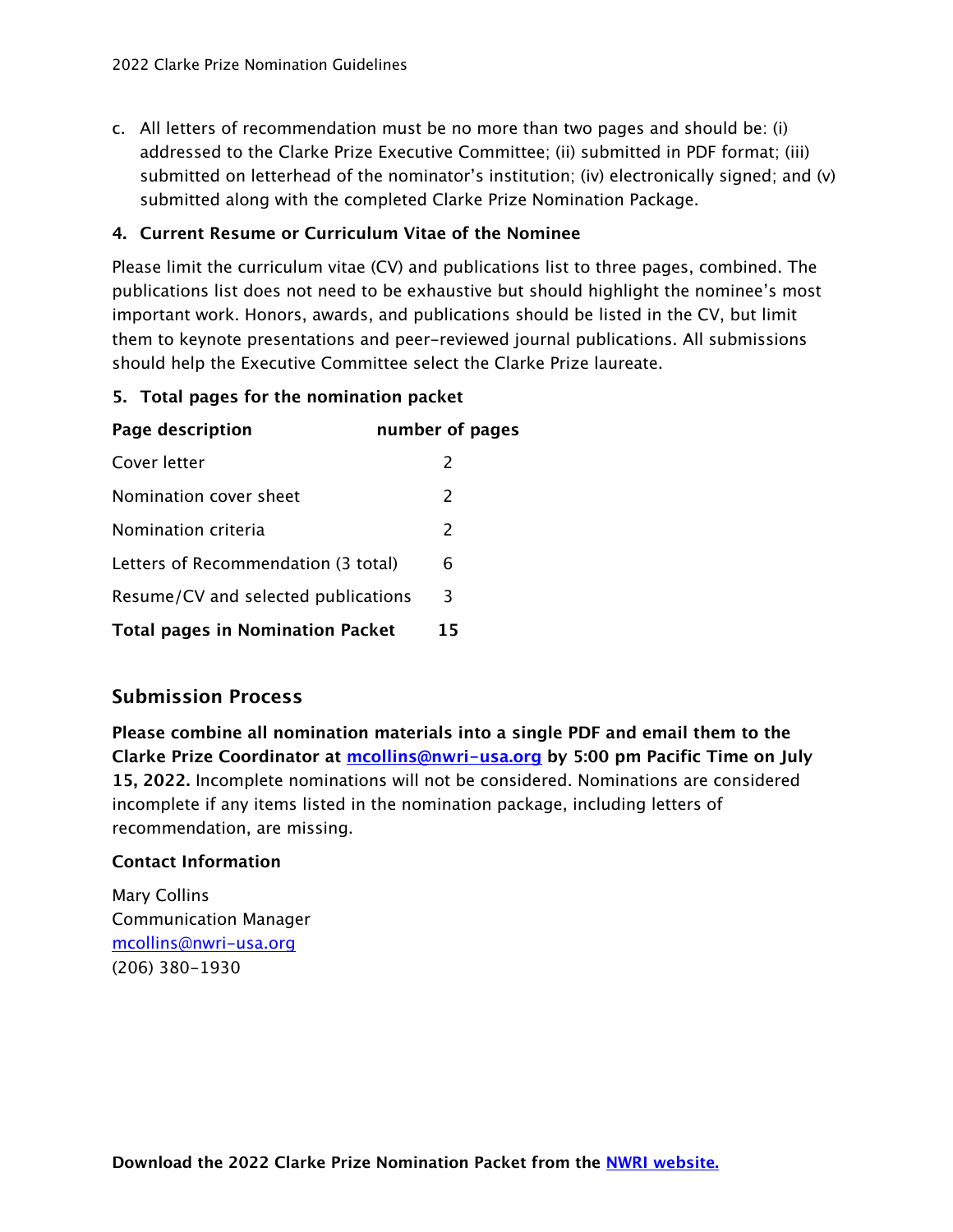# **Nomination Rollover Policy**

Nominees are eligible for consideration for up to three years—the year they are nominated and two years after. The Executive Committee will ask all rollover nominees to update their Clarke Prize Nomination Package by July 15, 2022

After the three-year period, the nominee will be considered ineligible for re-nomination for two years. For example, a person nominated in 2022 will also be considered in 2023 and 2024. They will be eligible for re-nomination in 2027.

## **About the Clarke Prize Award Ceremony**

The 2022 Clarke Prize award ceremony will be held at the Beckman Center of the National Academies of Sciences & Engineering in Irvine, California, on October 22, 2022. The 2022 Clarke Prize Laureate will deliver the Clarke Prize lecture, along with brief presentations from NWRI and the Joan Irvine Smith & Athalie R. Irvine Clarke Foundation.

Updated May 11, 2022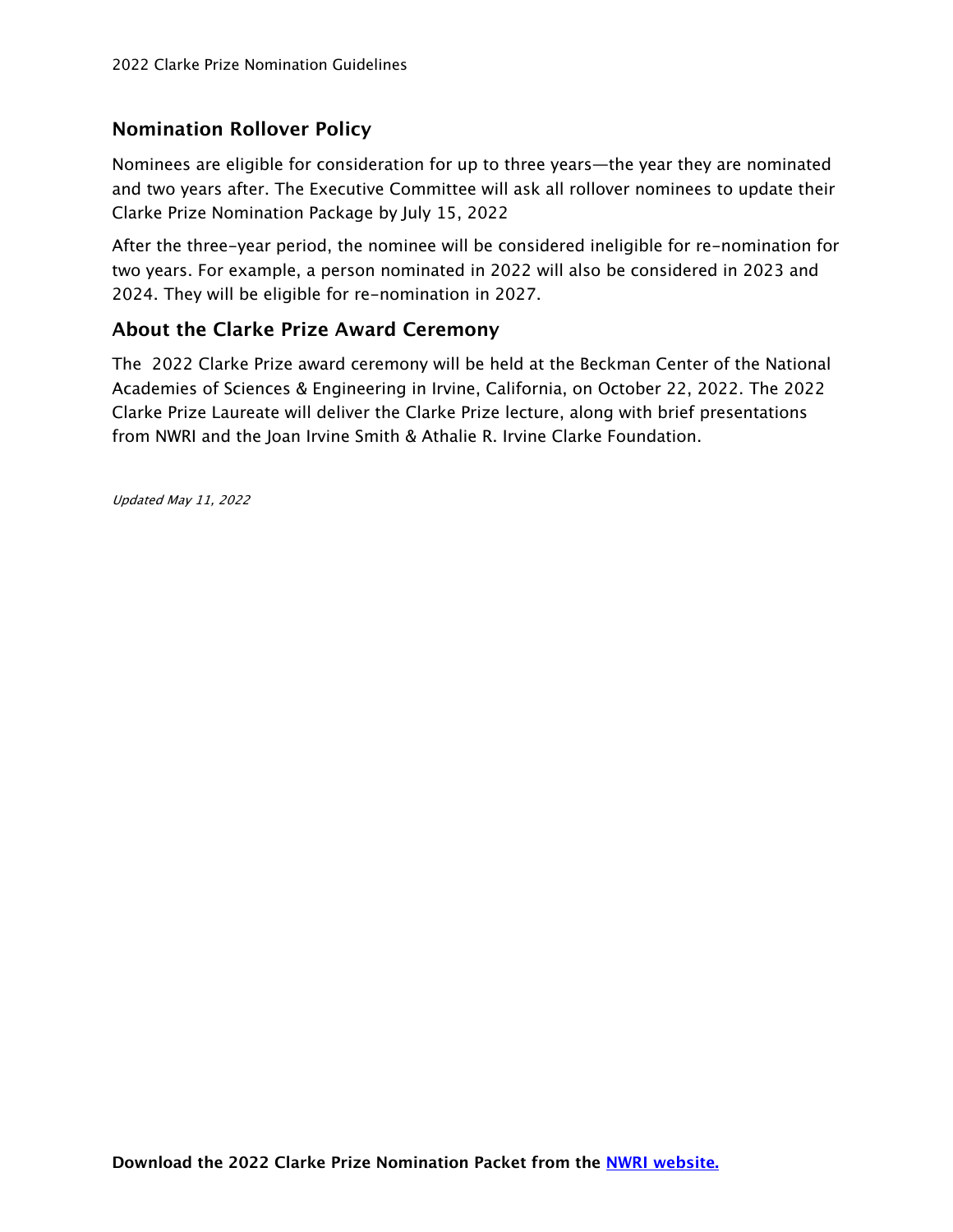

The Athalie Richardson Irvine Clarke Prize<br>for Outstanding Achievement in Water Science and Technology

### **2022 Athalie Richardson Irvine Clarke Prize Nomination Cover Sheet \_\_\_\_\_\_\_\_\_\_\_\_\_\_\_\_\_\_\_\_\_\_\_\_\_\_\_\_\_\_\_\_\_\_\_\_\_\_\_\_\_\_\_\_\_\_\_\_\_\_\_\_\_\_\_\_\_\_\_\_\_\_\_\_\_\_\_\_\_\_\_\_**

| 1) Nominee Information             |                                                                                                                                                                                                                                        |                                                                                                      |                                                                                                                       |  |  |
|------------------------------------|----------------------------------------------------------------------------------------------------------------------------------------------------------------------------------------------------------------------------------------|------------------------------------------------------------------------------------------------------|-----------------------------------------------------------------------------------------------------------------------|--|--|
| First Name:                        | <u>Last Name:</u> 2008. 2008. 2009. 2010. 2010. 2011. 2012. 2014. 2014. 2014. 2014. 2014. 2014. 2014. 2014. 2014. 2014. 2014. 2014. 2014. 2014. 2014. 2014. 2014. 2014. 2014. 2014. 2014. 2014. 2014. 2014. 2014. 2014. 2014. 2014.    |                                                                                                      | PE<br>PhD<br>ScD<br><b>DEE</b>                                                                                        |  |  |
| <b>Title/Position</b>              | <u> 1980 - Johann Barnett, fransk politik (f. 1980)</u>                                                                                                                                                                                |                                                                                                      |                                                                                                                       |  |  |
| Affiliation                        | ,我们也不会有什么。""我们的人,我们也不会有什么?""我们的人,我们也不会有什么?""我们的人,我们也不会有什么?""我们的人,我们也不会有什么?""我们的人                                                                                                                                                       |                                                                                                      |                                                                                                                       |  |  |
| Address:                           |                                                                                                                                                                                                                                        |                                                                                                      |                                                                                                                       |  |  |
| City:                              |                                                                                                                                                                                                                                        | State: ____________________                                                                          |                                                                                                                       |  |  |
| Phone:                             |                                                                                                                                                                                                                                        |                                                                                                      |                                                                                                                       |  |  |
|                                    |                                                                                                                                                                                                                                        |                                                                                                      |                                                                                                                       |  |  |
|                                    | 2) Nominator Information                                                                                                                                                                                                               |                                                                                                      |                                                                                                                       |  |  |
| First Name:                        | <b>Maria Last Name:</b> 2008. Mannel 2008. All 2014 12: 2016. Mannel 2014. All 2016. Manne 2016. All 2016. Manne 2016. M<br>2016. Maria Land 2016. Manne 2016. Manne 2016. Manne 2016. Manne 2016. Manne 2016. Manne 2016. Manne 2016. |                                                                                                      | <b>PE</b><br>PhD.<br>ScD<br><b>DEE</b>                                                                                |  |  |
| <b>Title/Position</b>              | and the control of the control of the control of the control of the control of the control of the control of the                                                                                                                       |                                                                                                      |                                                                                                                       |  |  |
| Affiliation                        |                                                                                                                                                                                                                                        |                                                                                                      |                                                                                                                       |  |  |
| Address:                           | ,我们也不会有什么。""我们的人,我们也不会有什么?""我们的人,我们也不会有什么?""我们的人,我们也不会有什么?""我们的人,我们也不会有什么?""我们的人                                                                                                                                                       |                                                                                                      |                                                                                                                       |  |  |
| City:                              |                                                                                                                                                                                                                                        | State: $\frac{1}{\sqrt{1-\frac{1}{2}}\sqrt{1-\frac{1}{2}}\sqrt{1-\frac{1}{2}}\sqrt{1-\frac{1}{2}}}}$ | Zip: $\qquad \qquad$                                                                                                  |  |  |
| Phone:                             |                                                                                                                                                                                                                                        |                                                                                                      |                                                                                                                       |  |  |
|                                    |                                                                                                                                                                                                                                        |                                                                                                      |                                                                                                                       |  |  |
| 3) Three Letters of Recommendation |                                                                                                                                                                                                                                        |                                                                                                      |                                                                                                                       |  |  |
| Reference 1                        |                                                                                                                                                                                                                                        |                                                                                                      |                                                                                                                       |  |  |
| Name:                              | <b>Email:</b> Email:                                                                                                                                                                                                                   |                                                                                                      | <u> 1980 - Johann Barn, mars ann an t-Amhain Aonaichte ann an t-Aonaichte ann an t-Aonaichte ann an t-Aonaichte a</u> |  |  |
| Title/Position                     |                                                                                                                                                                                                                                        |                                                                                                      |                                                                                                                       |  |  |
| Affiliation                        |                                                                                                                                                                                                                                        |                                                                                                      |                                                                                                                       |  |  |
| <b>Reference 2</b>                 |                                                                                                                                                                                                                                        |                                                                                                      |                                                                                                                       |  |  |
| Name:                              |                                                                                                                                                                                                                                        | Email:                                                                                               |                                                                                                                       |  |  |
| <b>Title/Position</b>              |                                                                                                                                                                                                                                        |                                                                                                      |                                                                                                                       |  |  |
| Affiliation                        |                                                                                                                                                                                                                                        |                                                                                                      |                                                                                                                       |  |  |
|                                    |                                                                                                                                                                                                                                        |                                                                                                      |                                                                                                                       |  |  |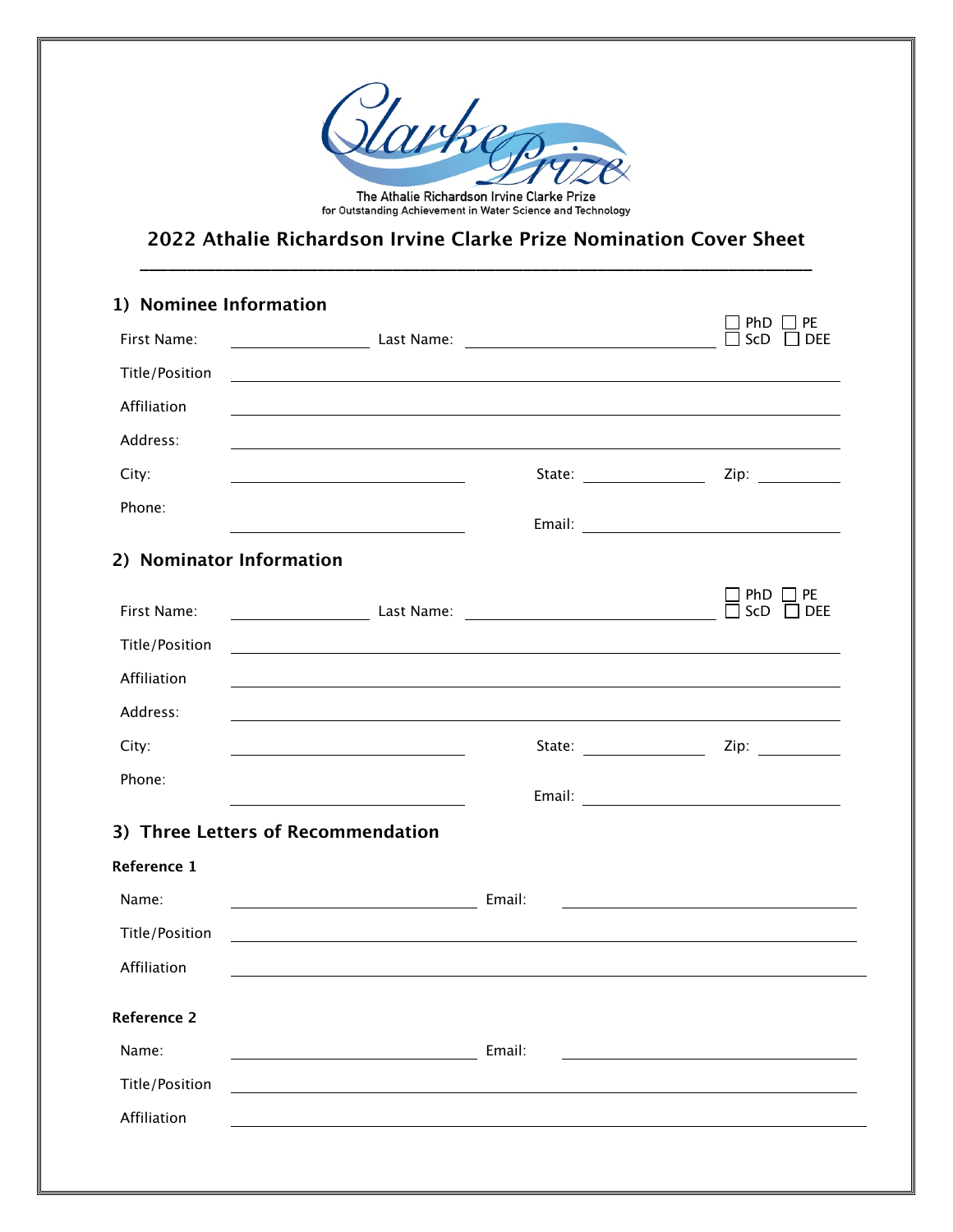| Letters of Recommendation (continued) |        |  |  |  |
|---------------------------------------|--------|--|--|--|
| Reference 3                           |        |  |  |  |
| Name:                                 | Email: |  |  |  |
| Title/Position                        |        |  |  |  |
| Affiliation                           |        |  |  |  |
|                                       |        |  |  |  |

#### **4) Nomination Package Checklist**

Please ensure the following items are included with your nomination package:

 $\Box$ 2022 Clarke Prize Nomination Cover Letter (two pages)

 $\Box$ 2022 Clarke Prize Nomination Cover Sheet (two pages)

 $\Box$ Clarke Prize nomination criteria (two pages)

- $\Box$ Letters of Recommendation (six pages)
- $\Box$ Resume/CV and publications list (three pages)

#### **Submission Process**

- Please save all documents in a single PDF file.
- Email the PDF to mcollins@nwri-usa.org by 5:00 pm Pacific Time on July 15, 2022.